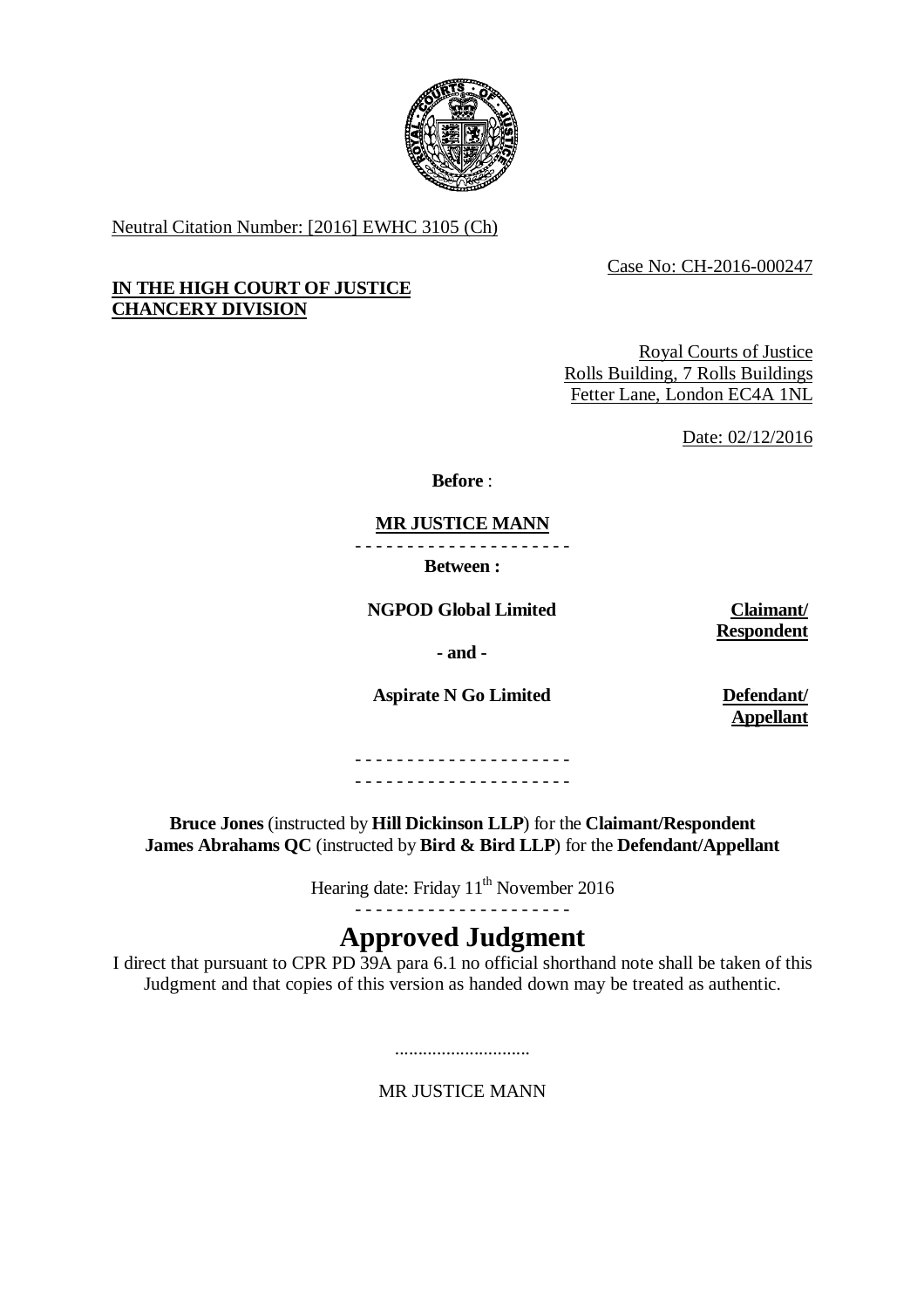### **Mr Justice Mann :**

#### **Introduction**

- 1. This is an appeal from a hearing officer in the IPO (Mr Stephen Probert). The proceedings in which he gave his decision were proceedings in which the claimant ("NGPOD") seeks to establish its entitlement to one UK patent and two pending international patent applications (numbered GB 2523591B, PCT/GB 2015/050538 and PCT/GB 2015/050539 respectively). It is unnecessary to distinguish between them for the purposes of this judgment – the claim to entitlement is the same in all cases. For the sake of clear exposition I, like the hearing officer, shall refer to all three as "the patents", even though two of them are applications. That distinction does not matter for present purposes. Nor is the detail of the patent important. It suffices to say that the patents are in the field of naso-gastric aspirators.
- 2. The decision under appeal is a decision in which the hearing officer refused an application by the defendant ("Aspirate") under section 37 of the Patents Act 1977 that the IPO should decline to deal with the claim on the footing that it would more properly be determined by the High Court. He gave a clear and concise judgment rejecting the application, in terms to which I shall come.
- 3. The appellant was represented by Mr James Abrahams QC; the respondent was represented by Mr Bruce Jones. They both argued their respective cases well and concisely.

### **The alleged sources of the competing entitlement claims**

- 4. Each entitlement starts with the inventive activities of Mr George Gallagher. At the time of the inventions (or two of them) Mr Gallagher was a director of, and employed by, Westco Medical Limited. That company went into administration in April 2014 and its IP portfolio was acquired from the administrators by NGPOD (then known by another name), though there is a dispute as to whether the assignment was capable of catching these patents. NGPOD's case is that Mr Gallagher was employed by Westco and the inventions were made as part of his duties, so Westco was entitled to the patents. There is an alternative case for joint ownership of one of the inventions.
- 5. At the same time Mr Gallager had his own company, Gallagher Medical Devices Ltd ("GMD"). A specific provision in his service agreement with Westco allowed him to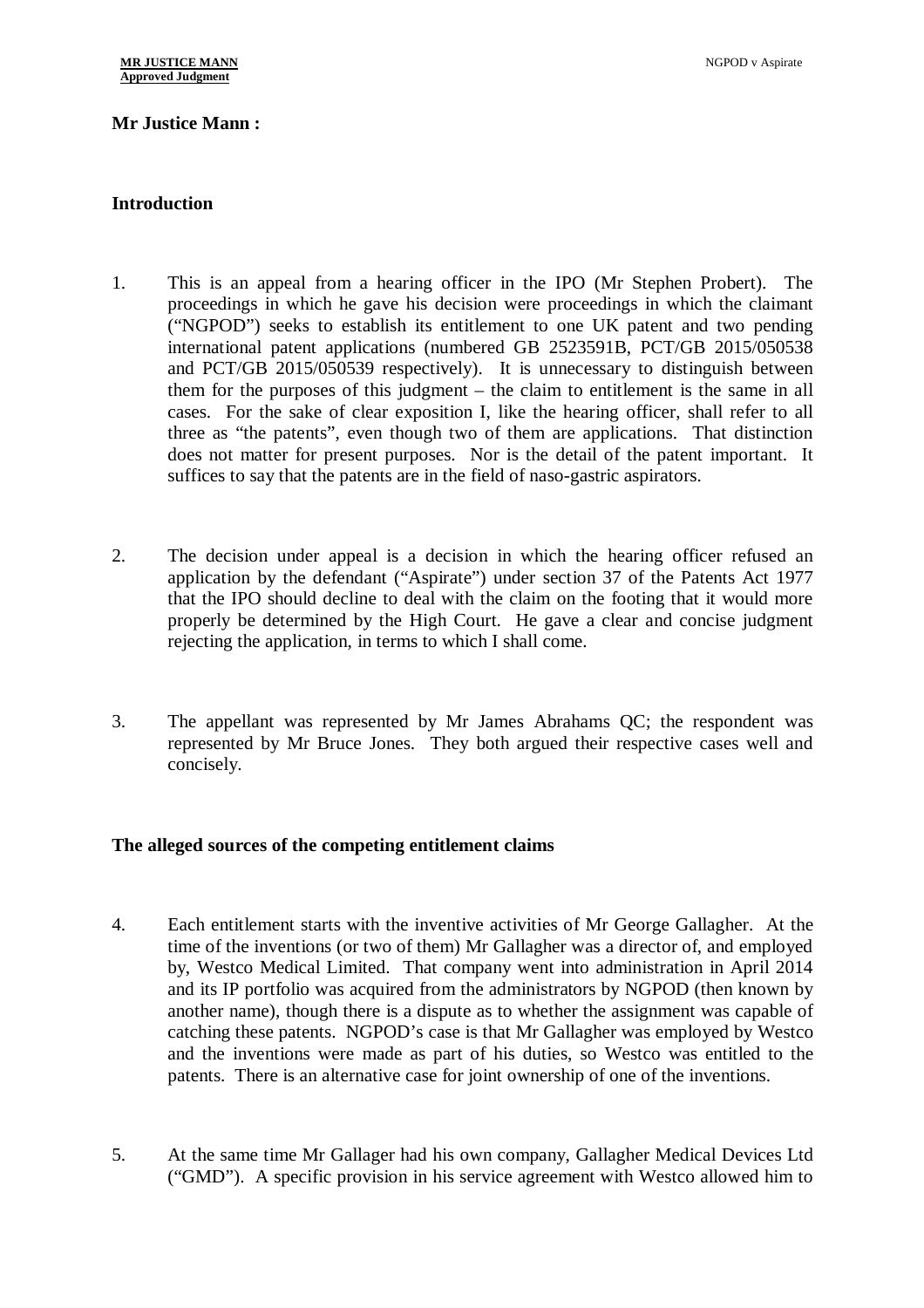carry on his activities in GMD. He claims that he made his inventions under his engagement by that company, not by Westco, and in any event one of the inventions was made after he had left Westco. The patents were therefore applied for in the name of that company (and, in respect of the patent, granted to that company). In due course, and pursuant to an investment agreement which brought in substantial outside investors, the patents were assigned to a new company, namely the appellant ("Aspirate").

6. The issues between the parties are various. I shall deal with them when dealing with corresponding parts of the hearing officer's decision.

### **The law – section 37**

7. So far as the granted patent is concerned, the application to the hearing officer was made under section 37(8) of the 1977 Act. That subsection provides:

> "If it appears to the comptroller on a reference under this section that the question referred to him would more properly be determined by the court, he may decline to deal with it and, without prejudice to the court's jurisdiction to determine any such question and make a declaration, or any declaratory jurisdiction of the court in Scotland, the court shall have jurisdiction to do so."

It is common ground that the main application before the hearing officer was a reference under the section, so that subsection applies.

- 8. So far as the applications are concerned the application to the hearing officer was made under section 12(2) of the Act, which is (for practical purposes) in the same terms, and to the same effect, as section 37(8). It was not suggested that they fall to be treated differently, so I can apply the same test throughout.
- 9. Guidance on the application of that provision is given in *Luxim Corporation v Ceravision Ltd* [2007] RPC 33 (Warren J). The nature of the central question for the court on an application under the subsection was identified by Warren J as follows:

"19. Quite apart from that, Mr Thorley submits that the hearing officer applied the wrong test to s37. The hearing officer did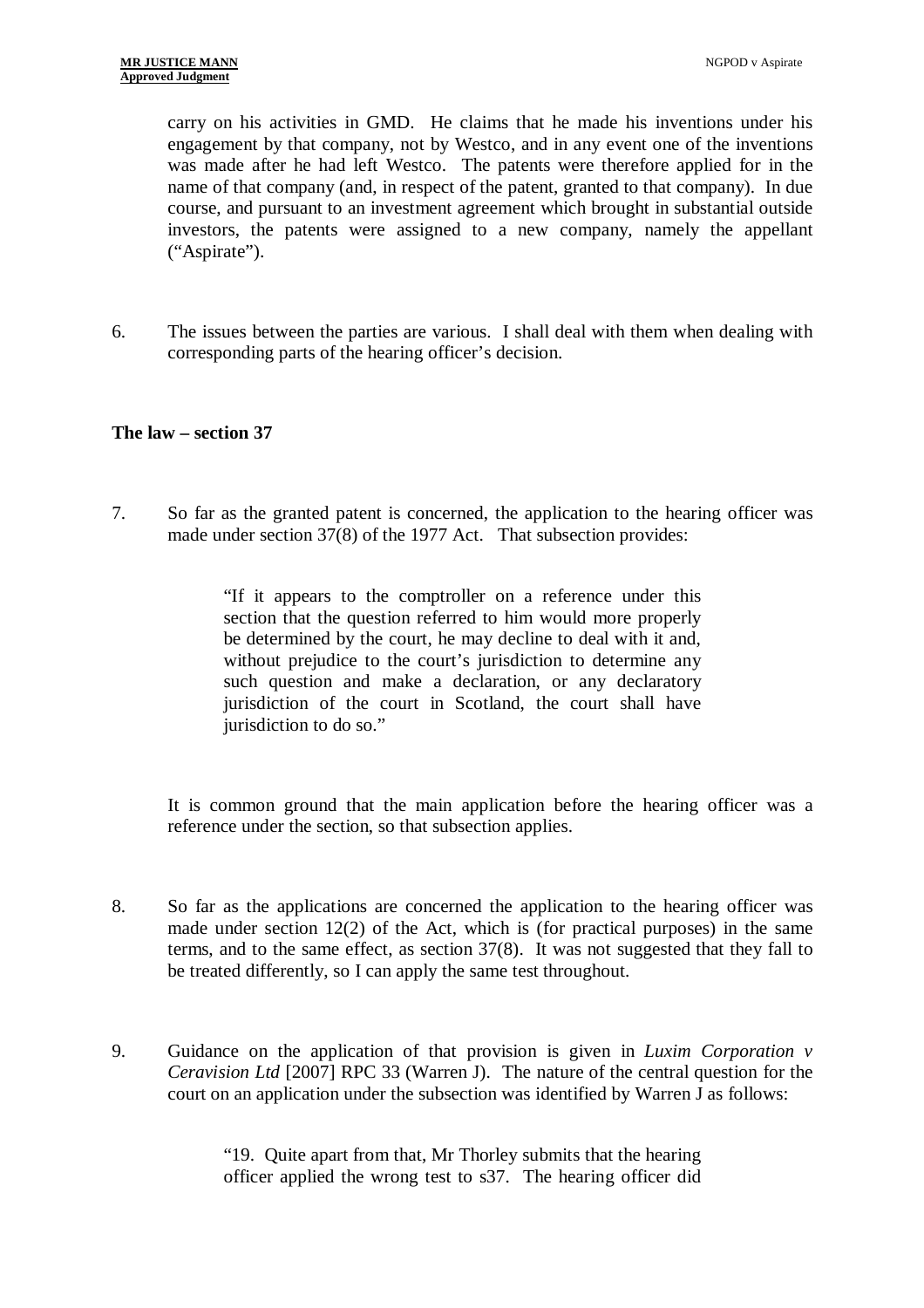not need to be able to say *with certainty* that the question would more properly be heard by the court: it only needed to appear to him that that was so. Further, it is not necessary to show that the Comptroller is incapable of resolving the issues; the question is whether the question would more properly be determined by the court. I agree with those submissions. It seems to me that, to adopt the language of the standard of proof, certainty requires something like "beyond all reasonable doubt" whereas appearance requires only something more akin to "a balance of probabilities". Further, it is clear that the test is *not* that the Comptroller is unable to determine the issue; it is whether the court can more properly do so."

10. Warren J went on to consider how the test applied to the facts of his case and various factors which were capable of going to the assessment of whether the matter would be "more properly" determined by the court than by the hearing officer. They included:

> (a) The fact that a different costs regime applied before the hearing officer – in the court full adverse costs orders could be made against a losing party, but far lower adverse costs are payable in the IPO (paragraph 49).

> (b) Technical issues – ordinarily a hearing officer would be equipped to deal with those (paragraph 55(a), implicitly adopting the submissions of counsel).

> (c) Factual issues unrelated to technical issues. "Factual issues unrelated to technical issues: these are bread-and-butter matters for a judge. Of themselves, they may not merit a referral to the court. But the issues may be seen to be sufficiently complex to merit a transfer, especially, I would observe, if findings of fraud or breach of fiduciary duty are to be found against a party or a witness, a factor which, whilst not by itself conclusive, one might normally expect to be more appropriate for a judge" (paragraph 55(b)).

> (d) Patent law issues – normally the hearing officer would be expected to deal with those (paragraph 55(c)).

> (e) Non-patent law issues – these would normally be regarded as the province of the judge, but that did not mean that any case which involved such an issue would be more properly dealt with by a judge. This struck Warren J as an important factor. (Paragraph 55(d)).

> (f) The test was not whether a matter could be described as "highly complex"; nor was the jurisdiction one which should be exercised cautiously, or with great caution or sparingly. (paragraph 65).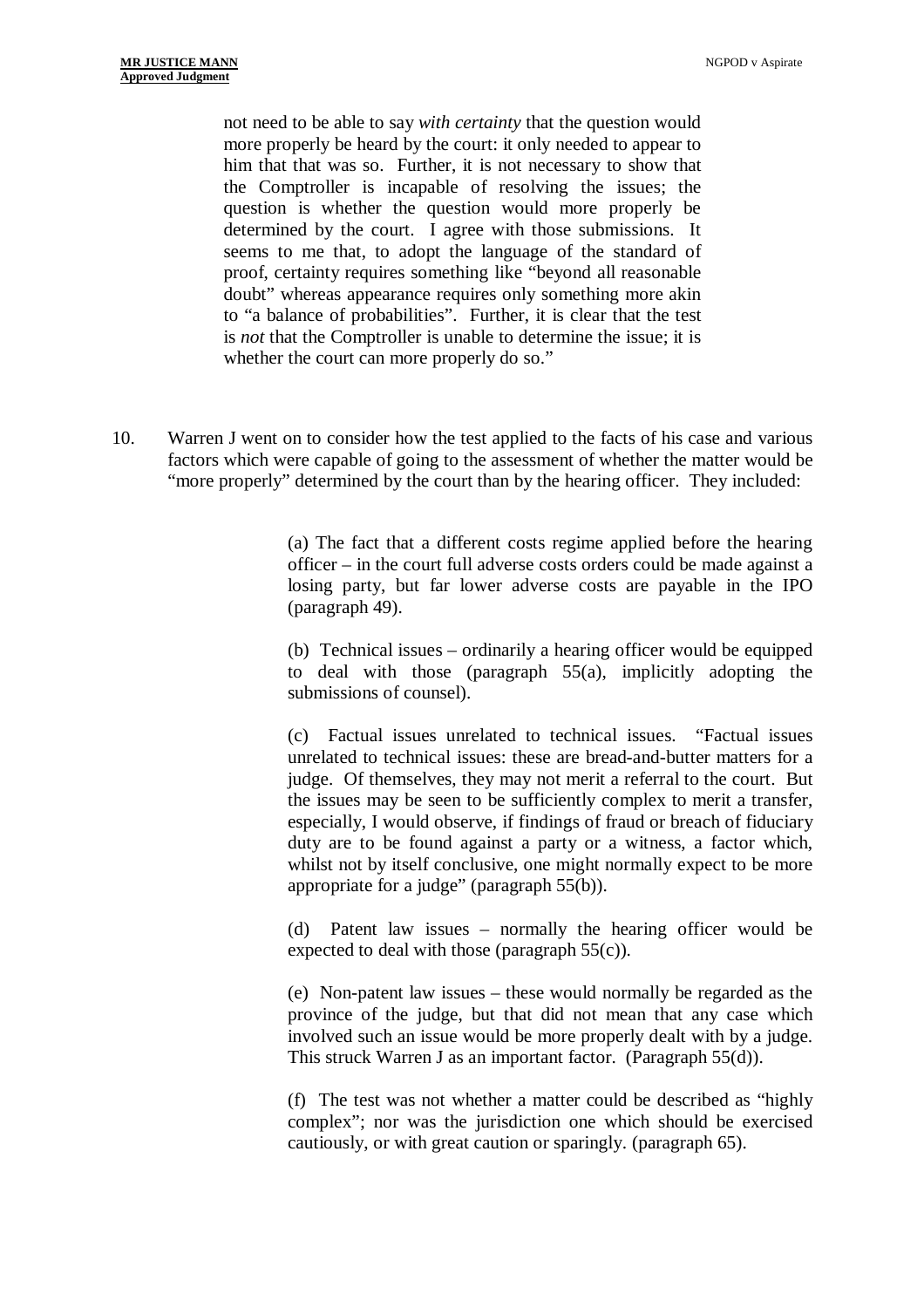(g) All relevant factors must be weighed in the balance (paragraph 66).

11. The question of complexity attracted particular attention. Warren J said:

"68. So, provided that one recognises that what is complex is not an absolute standard, I do not think that the Comptroller can go far wrong if he were to consider exercising his discretion whenever a case is complex; he is to be the judge of what is and what is not complex in this context. What he should not do is start with a predisposition to exercise his discretion sparingly, cautiously or with great caution. Complexity can be manifested in various aspects of a question or the matters involved in a question…"

12. Those principles and factors were not in dispute in the appeal before me. What was in dispute was whether or not the hearing officer actually applied them and whether he carried out an appropriate weighing and evaluation exercise. The hearing officer set out part of paragraph 19 of *Luxim* in that part of his decision dealing with the law, and summarised the position thus:

> " … I was looking to see whether the issues in these consolidated cases would more properly be determined by the High Court. I understood that this might be the case, even if the Comptroller could perfectly well deal with them."

No particular issue was taken with this formulation. It was not suggested that the hearing officer did not acknowledge the correct test.

- 13. One further question of law was raised by Mr Jones in this appeal. He drew attention to the fact that, once a hearing officer has determined whether a dispute is properly heard in the High Court, the section does not seem to require, in absolute terms, that jurisdiction be declined in favour of the High Court, because the word "may" is then used. Mr Jones submitted that that introduced a further level of consideration, to which the overriding objective is applicable.
- 14. It was not clear to me that the appeal in any way turned on that two-stage consideration of the matter, but in case it is relevant I should say that I reject this submission if it is intended to introduce a further substantial stage in the reasoning. For my part I find it hard to imagine how a hearing officer could decide that a case is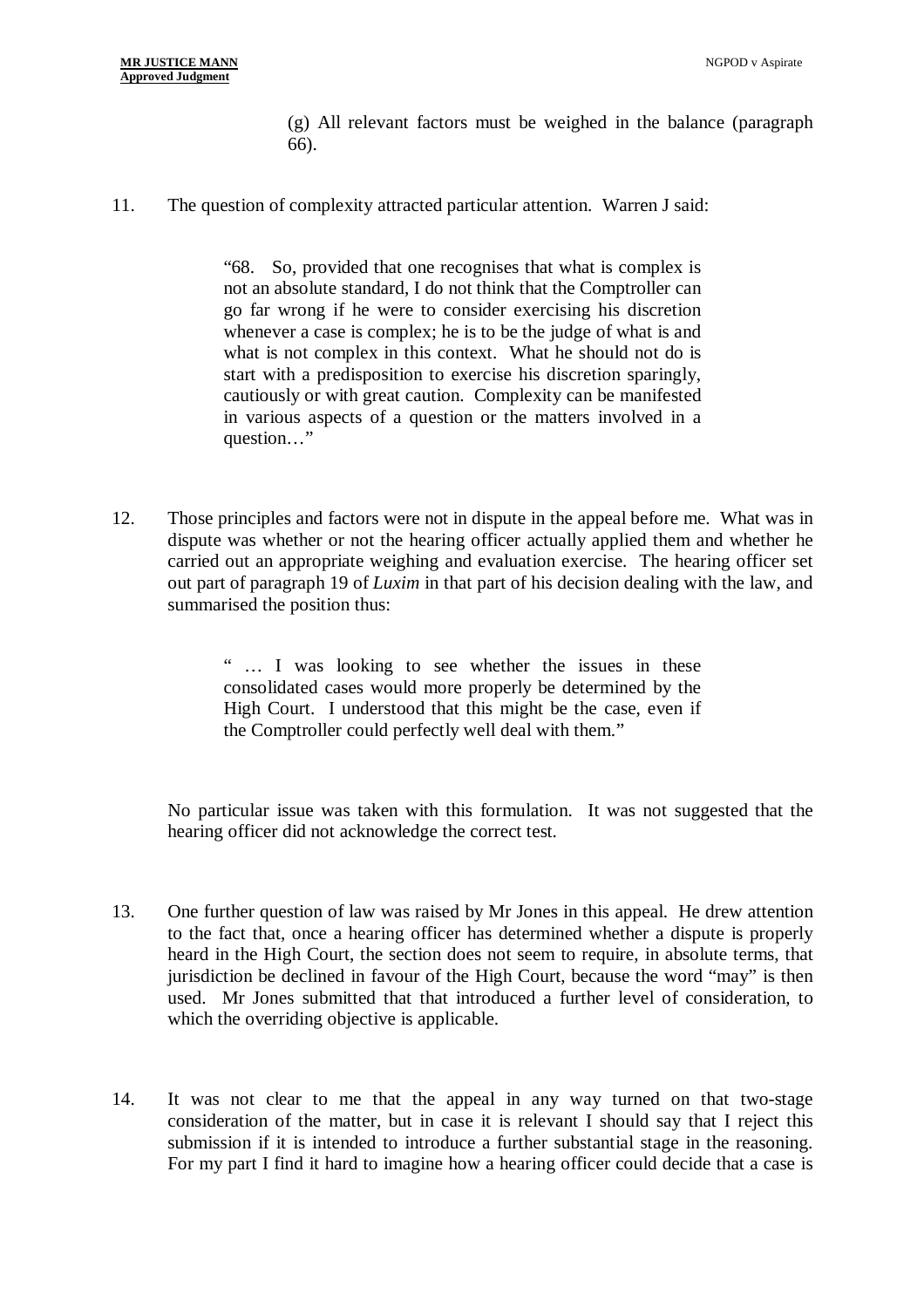more properly tried in the High Court but still refuse to decline to deal with it. Such a refusal would seem to me to be perverse. The overriding objective will have been taken into account at the first stage of the reasoning. In line with other courts in other cases, I suppose I should never say never, but it does strike me that the "may" encompasses a purely theoretical discretion. In any event, as I have observed, nothing in this appeal seems to turn on it.

### **The test and other considerations on this appeal**

- 15. This is a true appeal by way of review and not a full re-hearing. The nature of the decision is that it is a question of discretion or judgment, and an appeal court can only interfere if there is an error in principle, if there are factors wrongly taken into or left out of account, or if the decision is perverse in the sense of being one which no reasonable tribunal could reach. Amongst the factors which can be taken into account is whether the court can be satisfied that the balancing matters have not been taken into account fairly in the scale – see *AEI Rediffusion Music Ltd v Phonographic Performance Ltd* [1999] 1 WLR 1507 at p14.
- 16. Mr Jones drew attention to another factor which he said applied to appeals from hearing officers. In *Ladney and Hendry's International Application* [1998] RPC 319 Peter Gibson LJ observed (at page 330):

"As I said at the commencement of this judgment, this appeal raises a familiar question. The court hears numerous appeals originating from decisions of tribunals of fact, not infrequently where the tribunal of fact is not a person with legal qualifications. Even when the tribunal has a legally qualified chairman, such as is the case with an industrial tribunal, this court has repeatedly said that when giving their decisions such tribunals are not required to create elaborate products of refined legal draughtsmanship, and those decisions should not be subjected to detailed legalistic analysis or gone through with a fine-tooth comb. The decisions must be read in a commonsense manner and looked at in the round. Of course the parties are entitled to know from the decision the tribunal's basic factual conclusions and the reasons which have led the tribunal to its conclusions on those basic facts. But this court and other appellate courts read such decisions with a degree of benevolence which may not be accorded to the decisions of qualified judges. I see no reason why a different approach should be adopted in relation to appeals from hearing officers."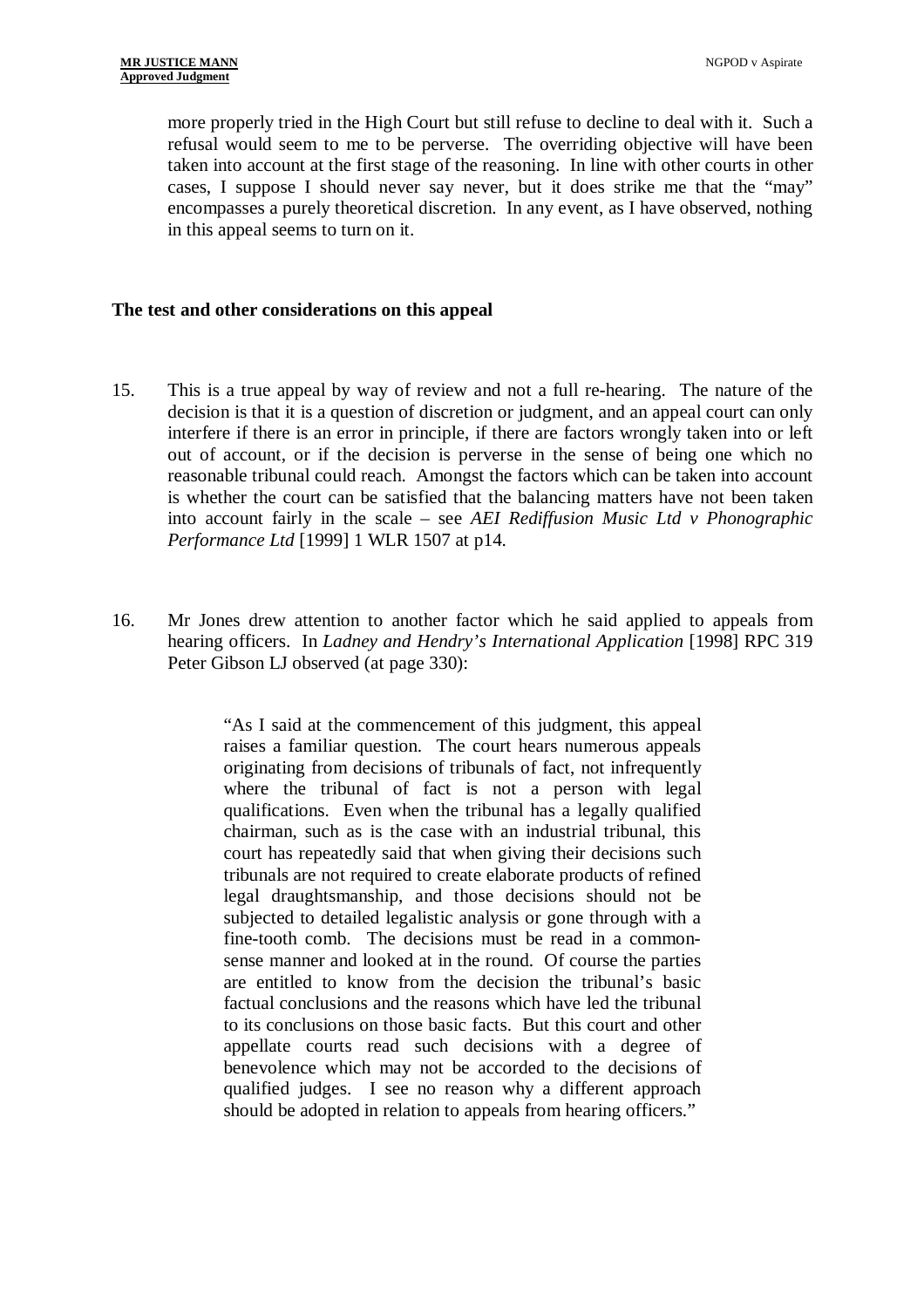17. That indication seems to be confined to findings of fact, but I shall assume that it applies to a finding of the nature of the decision in this case.

### **The decision appealed from**

18. When it came to considering the questions before him, the hearing officer considered the matters by reference to four headings – the importance of the patents, the nature of the issues in dispute, procedural complexity and different costs regimes. He came to the conclusion that none of those factors individually made the case one which was more properly heard in the High Court, and at the end he expressed a conclusion to the same effect when taking them in the round. On this appeal Mr Abrahams sought to criticise the findings under the four heads, and the final determination. In doing so he broke down some of the four heads into sub-components. I shall follow the same route through the judgment as that taken by Mr Abrahams, considering his criticisms.

# **The importance of the patents**

- 19. The hearing officer seems to have conflated two issues under this head. He considered the importance of the patents to the current owner, taking on board the fact that Aspirate has secured an investment of £3.2m to develop the patents. It was said it would be the end of Aspirate's business if it lost the patents. He went on to consider allegations of what were said to be fraud as against Mr Gallagher and an allegation of breach of fiduciary duty against him as well on the footing that he had, at the time of the invention, a special obligation to further the interests of Westco. Aspirate's answer to the latter point is that Mr Gallagher's duties to Westco were limited by the purpose of his engagement, which did not involve the making of inventions. The allegations of fraud (not recorded in the decision) are essentially allegations that Mr Gallagher asserted title to the patents knowing that they were not his (or his company's).
- 20. In relation to these issues the hearing officer found as follows:

"18. Reviewing the arguments under this heading, I did not consider that there was enough here to persuade me that the issues in these proceedings would more properly be determined by the High Court. Most people who file patent applications consider that they are of significant importance – if it were otherwise, they wouldn't spend time and money filing them in the first place.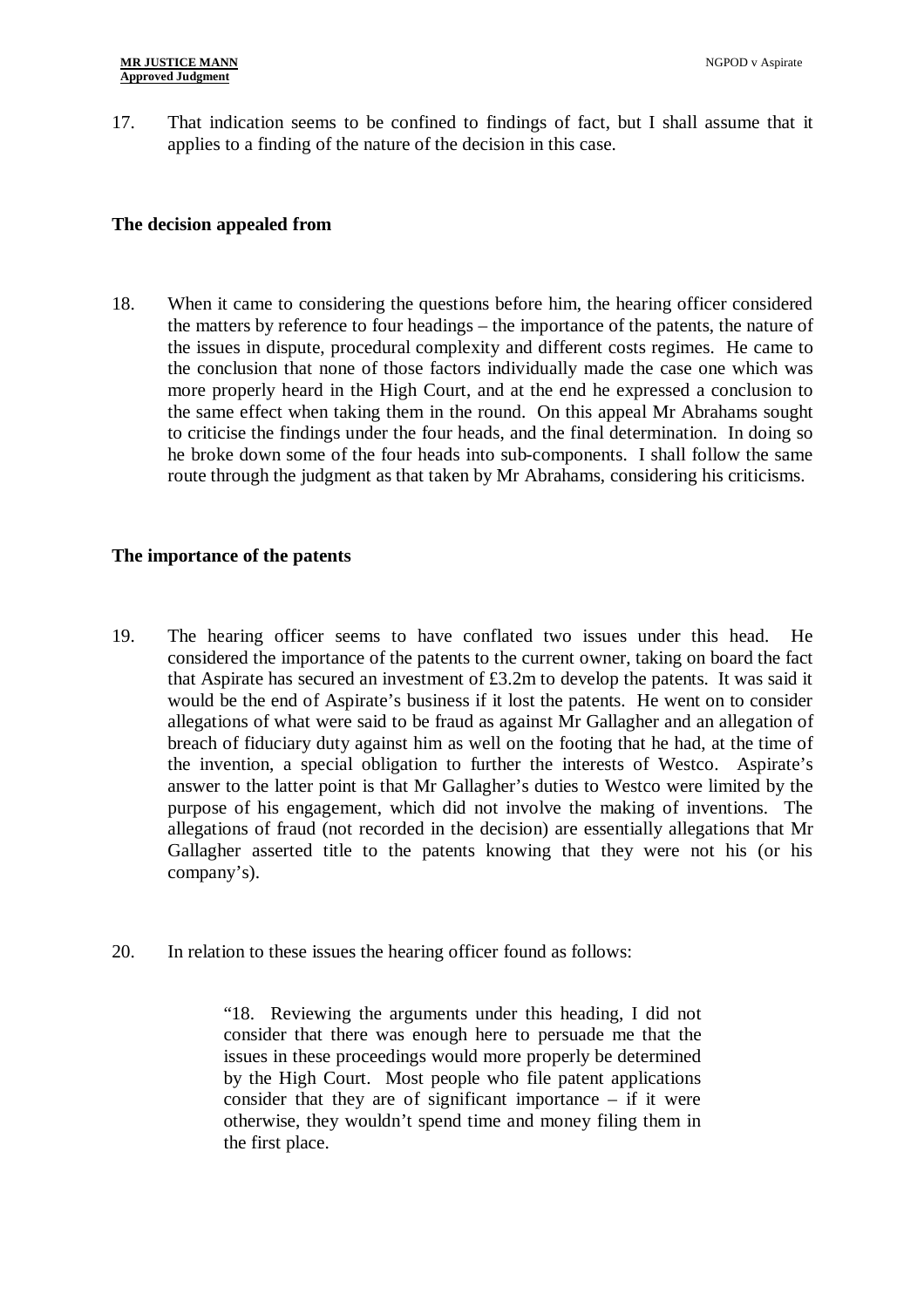19. In relation to the issues of fraud and breach of fiduciary duty, the basis of these supposed allegations is, in my experience, common fare in entitlement proceedings before the comptroller. They certainly do not convince me that the issues in this case would more properly be determined by the High Court."

- 21. Mr Abrahams submitted that that determination on the importance of the patents amounts to a "refusal" to take into account that this is a high-value claim, which was a factor which put it into a category of cases which are more properly to be resolved by the court than the Comptroller. The financial consequences to a party is a factor capable of taking the importance of a case above the normal importance which it is likely to have for one or both parties anyway – see *Luxim* at paragraph 106.
- 22. I consider there is something in this criticism. Any inventor, or a challenger for entitlement, is likely to think that their case is important to them, but this is a case in which outsiders have, on the evidence, invested a large amount of money. Mr Jones's observation that there is no outward manifestation of development (no advertisement, no website portrayal of a product, no apparent commercial exploitation yet) rather misses the point. The exploitation of the patents has not yet got that far. Nevertheless these are apparently not just an invention which two parties think is worth fighting over. It is one in which third parties think it is worthwhile investing a large sum of money. The sums invested are an indicator of the commercial significance of the patents. The decision does not suggest that that was fully taken into account by the hearing officer.
- 23. The other points dealt with under this head do not at first blush seem to me to belong there. They are not points going to the importance of the patents; they are points going to the significance of the issues to be tried, which is an issue dealt with elsewhere. However, that point was not taken against the hearing officer. Mr Abraham's criticism was that it was wrong to characterise issues of fraud and breach of fiduciary duty as "common fare" in entitlement proceedings, and the hearing officer did not engage with the real question which was whether the allegations were more appropriately dealt with in the High Court. They were serious issues and he did not conduct an evaluation.
- 24. In this instance Mr Abraham's criticism does not reflect what the hearing officer actually found. This finding was that, in relation to the issues of fraud and breach of fiduciary duty, "the basis of these supposed allegations is, in my experience, common fare in entitlement proceedings before the Comptroller." He was not saying that deciding heavy questions of fraud and breaches of fiduciary duty are themselves "common fare". He is apparently considering the underlying allegations. With that in mind I consider that he was reaching a justifiable decision – decisions as to the status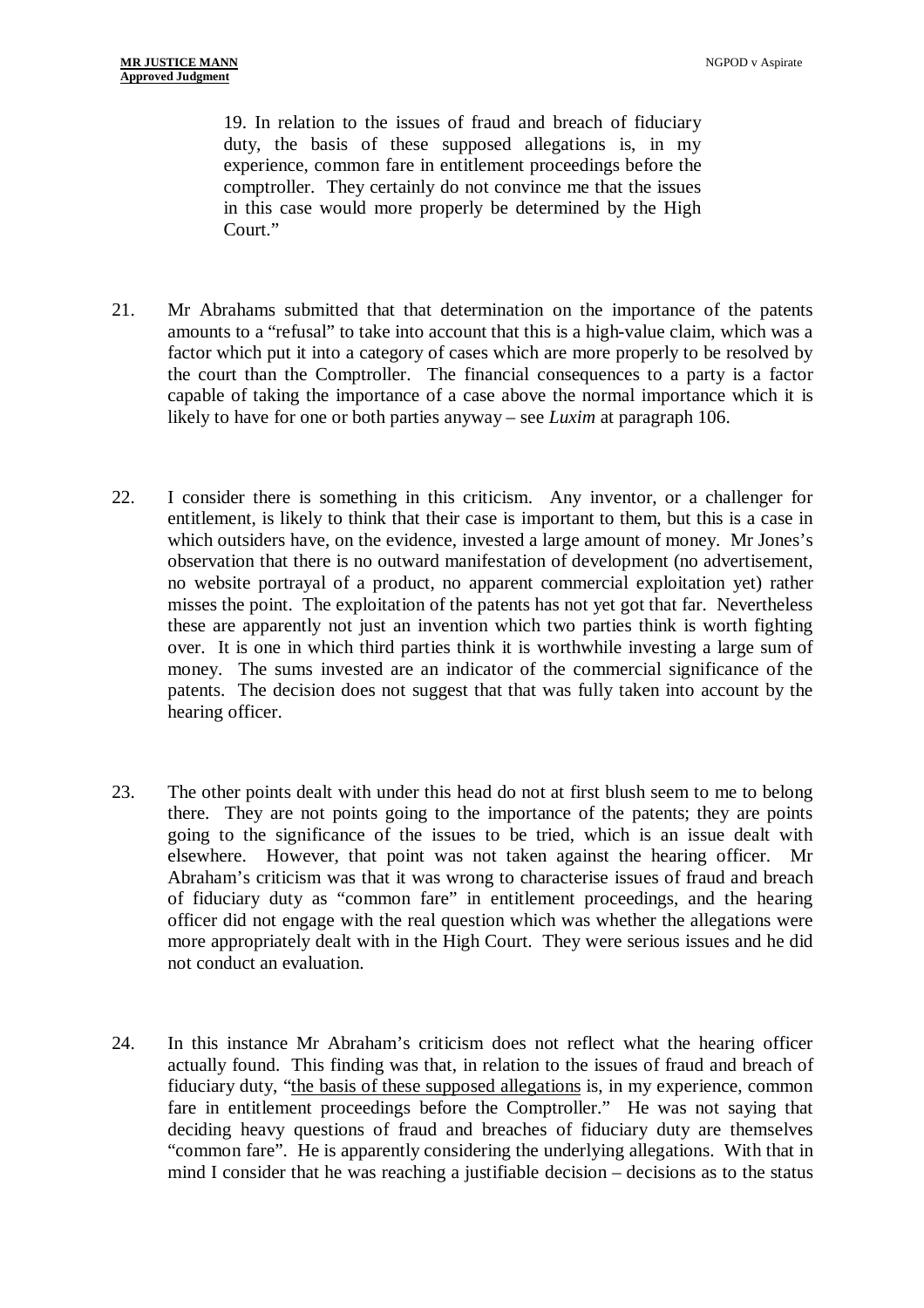of the individual inventor at the time of the invention are commonly dealt with by a hearing officer, and although in this case they have attracted a penumbra of allegations of breach of fiduciary duty that, of itself, does not make them particularly complex on the facts of this case. Similarly the allegations of fraud are at root allegations that Mr Gallagher denies an entitlement which someone else is claiming. That, too, is "common fare". Although Mr Abrahams criticised the hearing officer here, as elsewhere, for not "weighing" the two cases, I think that behind his statement that he was not convinced that the High Court a more appropriate venue is an unarticulated weighing exercise, in this particular instance. His failure to elaborate should not be taken against him.

25. Having said that about that particular finding of the hearing officer, it will be necessary to re-consider the fiduciary duty allegations in the wider context of the scope and nature of the issues in dispute, which I do below.

#### **Nature of the issues in dispute**

- 26. The hearing officer recorded that these were divided into factual issues and non-patent law issues. He recorded the factual issues as being:
	- (i) Mr Gallagher's normal working duties at Westco.

(ii) The circumstances of Mr Gallagher's creation of a device (called "the ANG device" in accordance with the patent) and a second ANG device.

(iii) The disclosure of the ANG device to Westco and a proposal to licence the ANG device to Westco.

(iv) The treatment of intellectual property rights when Westco entered administration.

(v) The disclosure of the ANG device to the administrators and the duties of the administrators during the Westco administration process.

(vi) The assignment of intellectual property rights from GMD to ANG.

(vii) The development of the second ANG device (over which rights are claimed).

27. At paragraph 22 the hearing officer thought it possible that Aspirate was overstating the complexity of the issues but even if it were an accurate summary: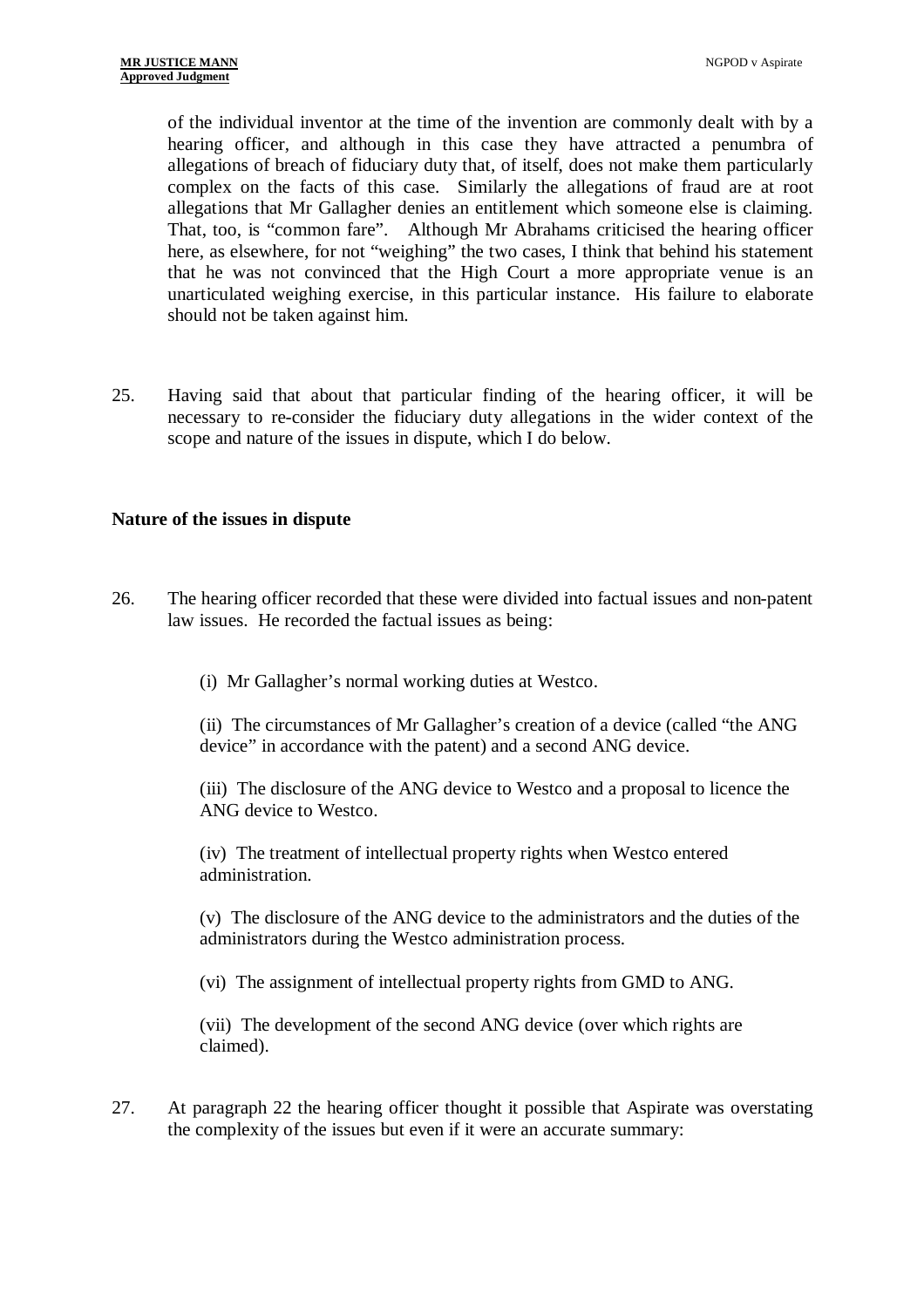"I don't think it would be unusual in inter partes proceedings before the Comptroller. More importantly, there is nothing here that makes me think that the case would more properly be determined by the High Court."

28. He then went on to record the non-patent law issues, said to be estoppel, employment law, contract law, company law and insolvency law. It was Mr Abrahams' submission below that these were issues which made the case more properly tried in the High Court. Mr Jones is recorded as having submitted that Aspirate was unnecessarily complicating what was, at its heart, a straightforward matter of company law. The hearing officer's conclusion was in paragraph 24:

> "24. I thought this was Mr Abrahams' strongest argument, but ultimately it also failed to persuade me. Non-patent law issues, including those indicated by Mr Abrahams, arise from time to time in patent and trademark proceedings, but they do not of themselves cause the Comptroller to decline to deal (or, as the Registrar of trademarks, to refer an application to the court). In this particular case, I consider that any non-patent law issues that are likely to arise should involve no more than brief excursions into well trodden byways. Consequently I do not accept that the non-patent law issues are such as to make this case one that would more properly be determined by the High Court."

- 29. Mr Abrahams criticised the decision on the factual issues as containing a determination (in the last sentence) that was conclusory without any actual evaluation as to whether this factor made it more appropriate for the court or the Comptroller to determine the case. He also submitted that the sentence revealed that the hearing officer was not following the right approach – he was not considering which was the more appropriate forum but had (and Mr Abrahams said not for the first time) started from a presumption that the proceedings should proceed in front of the Comptroller, and then considered whether the proceedings were complex enough to warrant moving them to the High Court. On analysis, all the hearing officer was doing was deciding whether the Comptroller was capable of determining the proceedings. He did not give any explanation because he was not thinking in proper terms.
- 30. On this occasion I think that the way in which the hearing officer has expressed himself is unsatisfactory because it is too brief. The parties are entitled to see his reasoning. One cannot see whether he was considering that there was nothing in the factual points (and Mr Jones from time to time made much of what he said was the poverty of the case of Aspirate) or whether he was considering that individually and collectively they were all more properly determined in the IPO because of the lack of complexity in the assessment involved. It is therefore not possible to assess the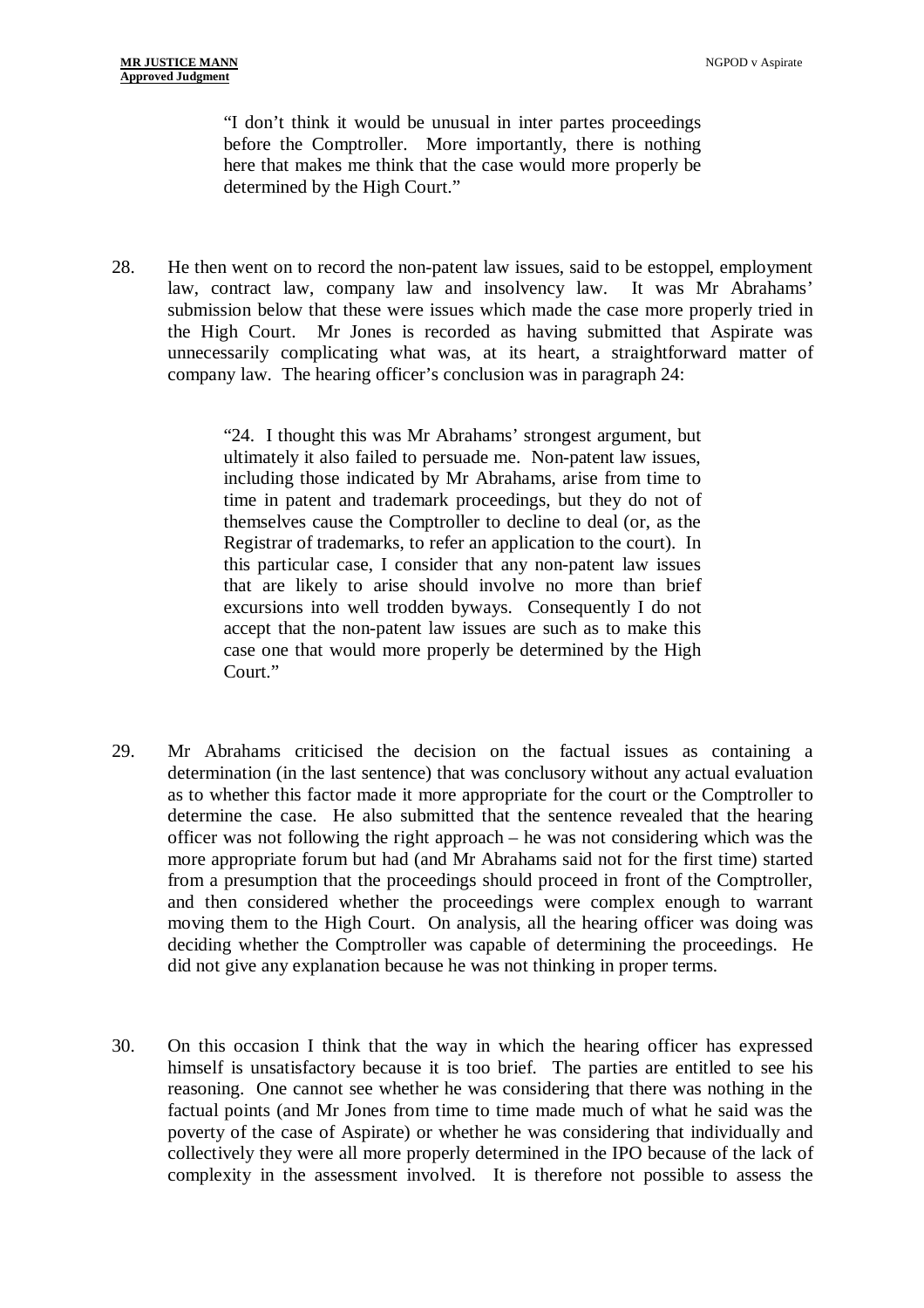quality of his reasoning and whether he understated or overstated the importance of a particular factor. In the end it is not necessary for me to reach a conclusion as to whether or not that of itself would lead to a successful appeal, because other material has come to light which affects the impact of this particular factor, and which makes the forum determination clearer, as will appear below.

- 31. Before turning to that I mention Mr Abrahams' further criticism of the decision on the non-patent law issues. His criticism here is that the conclusion of the hearing officer that all that would be required was "brief excursions into well trodden byways" is simply unsupportable because the issues involved are all very significant legal issues which are not "well trodden byways" for the IPO, and the conclusion of the hearing officer demonstrated a misunderstanding either of the test or of the significance of the issues.
- 32. I think that there is much in what Mr Abrahams says in relation to his conclusion on the non-patent law issues, but what in my view is appropriate is to consider the issues of fact together with the non-patent legal issues to assess the complexity of the dispute with which the determining tribunal will be faced in the future. As a result of the conduct of the proceedings in the IPO since the appeal further light has been shed on the complexity of these issues.
- 33. Pursuant to directions given by the IPO, NGPOD has served a Reply statement of case. Aspirate had served a "Counter-statement" to the initial claim document of NGPOD which raised a number of points, most of which are reflected in the summary of the hearing officer, though their extent is not. It pleads Mr Gallagher's service contract with Westco, and the alleged limited duties under it which did not involve inventive activities; then it pleads a carve-out which entitled him to continue to work in his own company, where it is said he did have inventor functions. It was there that he invented the invention in the English patent. It then pleads that a prototype embodiment of the invention was disclosed to Westco personnel and offered to them to market. It is from these events that the estoppel claim is said to flow, on the footing that Mr Gallagher's ownership of the invention was not challenged, there were dealings which assumed his ownership and on an occasion or occasions that ownership was explicitly acknowledged. In reliance on that Mr Gallagher (and others) developed and invested money in the invention. That is an outline of the employment-based and estoppel points taken by Aspirate.
- 34. The Reply statement takes issue with this analysis. It contains a detailed pleading of Mr Gallagher's obligations to Westco (including a pleading of his "statutory, fiduciary and common law duties (which included the duty of good faith and loyalty)") and it raises a significant question of construction of the contract. That was probably in issue before, but this pleading demonstrates the full scope of the case in a manner which might not have been apparent to the hearing officer. There is an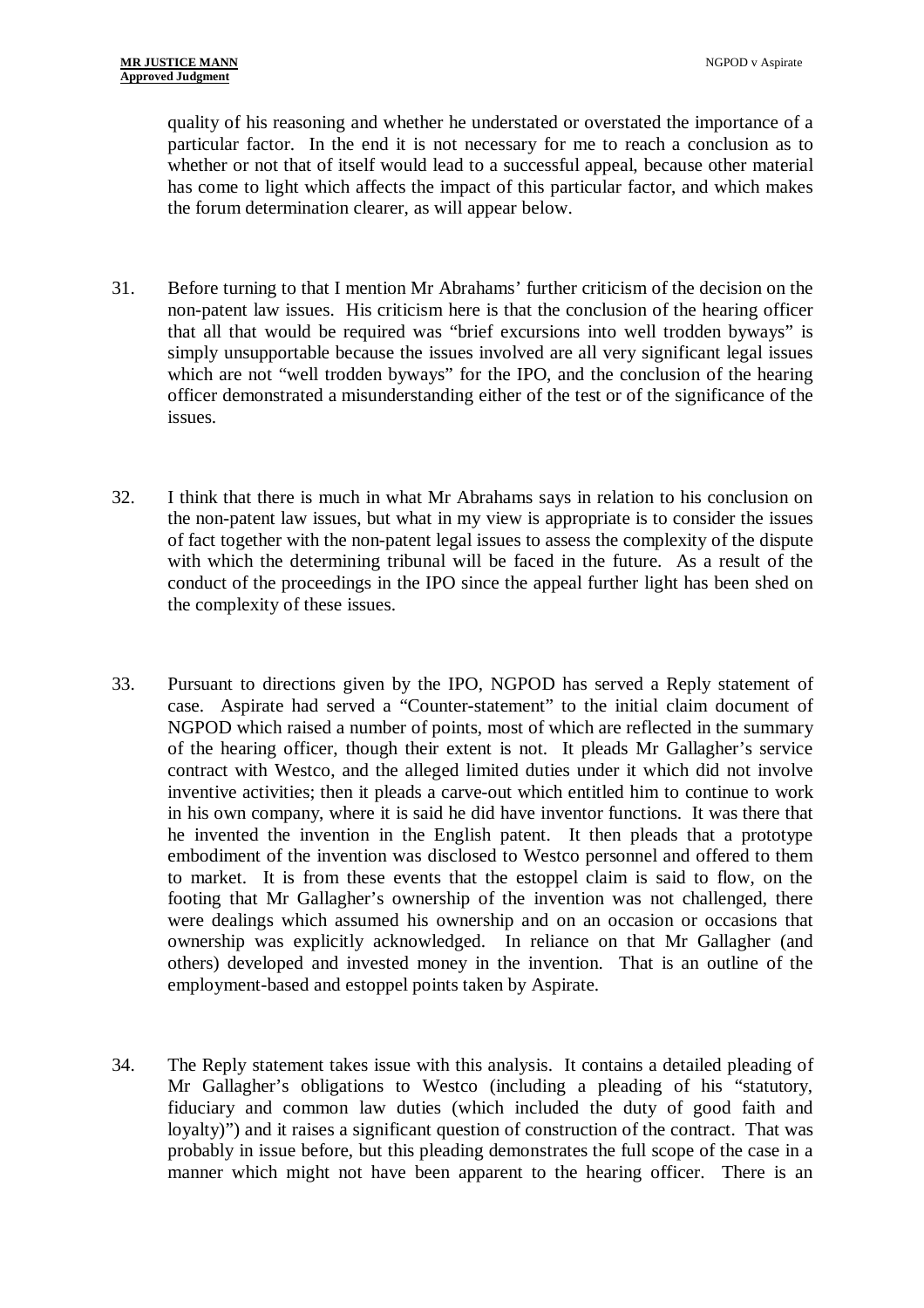allegation that Mr Gallagher was not allowed to be involved in the manufacture and supply of goods that competed with the business of Westco. So far as concerns the disclosure to Westco, on which the estoppel claim is based, it is pleaded that the disclosure, or at least some of it, was to a person who had a 40% shareholding in GMD, and a detailed factual and legal case is mounted against the disclosure in both legal and factual terms. There is a straight conflict of evidence about the acts of one Westco director (did he accept Mr Gallagher's position or did he walk out so as not to cause a row?), and a point is taken that the disclosure was to Westco's parent's board, not Westco. The ability of the board to accept Mr Gallagher's ownership is said to be affected by the conflict of interest of Mr Gallagher and the other 40% GMD shareholder.

- 35. That is a bare outline of the sort of points that are taken by NGPOD on the estoppel and employment points. They are probably not inconsistent with the nature of the case as it will have appeared to the hearing officer, but the new pleading amplifies the issues in a way which, in my view, demonstrates their complexity. In addition to those points the Reply takes other points which will need to be decided, but they are not so complex.
- 36. It was accepted by both representatives at the hearing before me that the pleading in the Reply was a development that I could take into account notwithstanding that it was not before the hearing officer. Mr Abrahams said it demonstrated the complexity of the non-patent law issues and how it was that the hearing officer mis-assessed that complexity. The issues were clearly more properly the subject of High Court proceedings than proceedings in the IPO before a hearing officer.
- 37. Mr Jones's principal response was that it did not make a difference because when one looked at the material now pleaded it was apparent now that the issues were not all that serious because there was a pretty clear answer to the estoppel claim and the Reply did little more than articulate it. He urged an appeal to reality and sought to demonstrate how, on the facts, there was little or no substance in the estoppel claim and allied disputes.
- 38. I am able to look at this aspect of the matter with the benefit of a clearer articulation of the areas of dispute than the hearing officer. Even if it was not apparent before, it is now apparent to me that this aspect of the dispute makes the case a complex one, and sufficient to make it more properly tried in the High Court than in the IPO. I doubt if the hearing officer's description of its involving "brief excursions into well trodden byways" was an adequate description even on the material available to him, but it is in my view clearly not the case now. The issues that arise on this part of the case are not "byways" – the appropriate metaphor would be "main thoroughfares". And the excursions would not be brief – they would be extended journeys. I consider that his original description meant that the hearing officer had simply not appreciated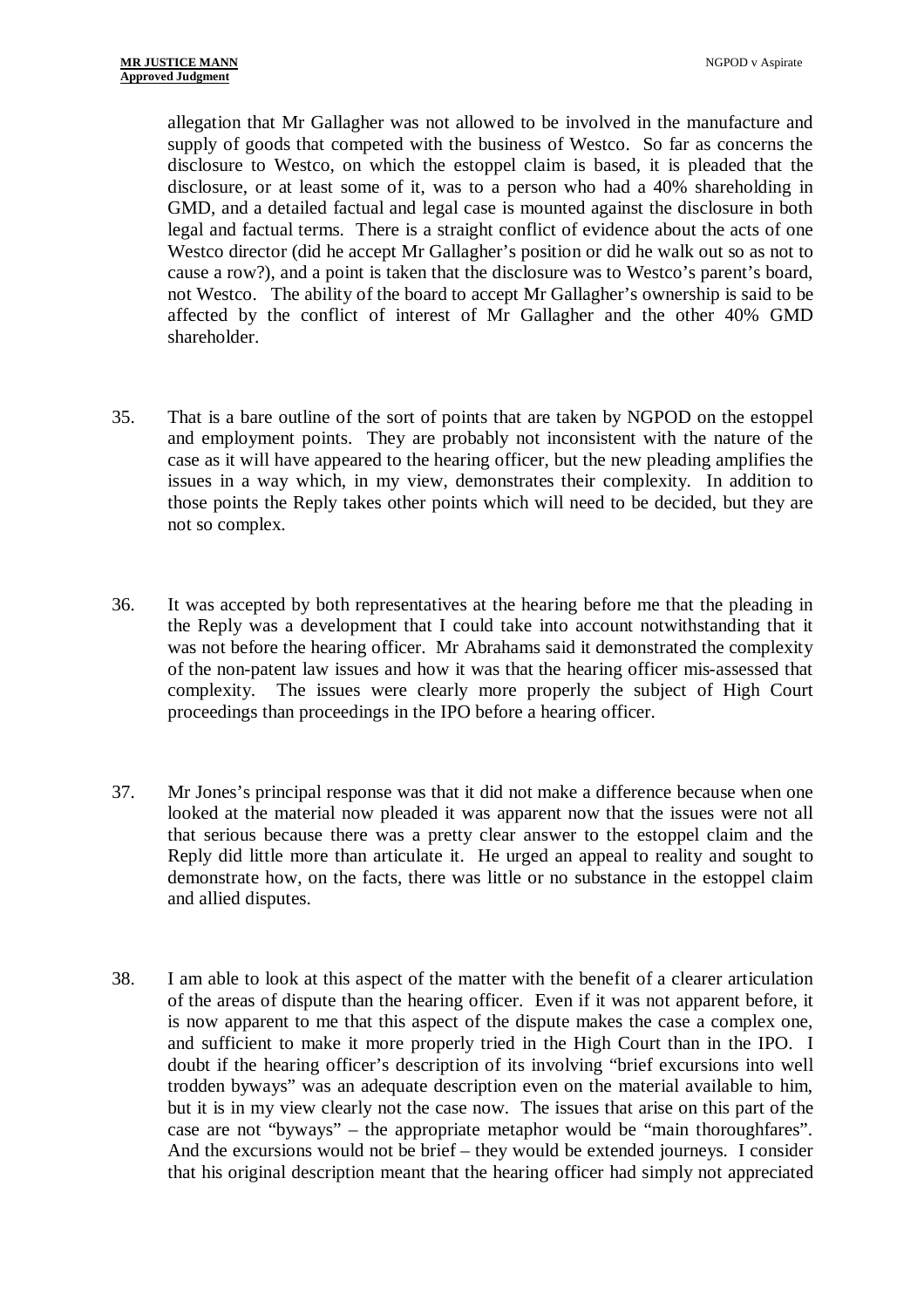the scope of the case at the time, and probably then, but certainly now, these nonpatent law issues plainly make this case one more properly tried in the High Court. They are significantly beyond the likely experience of a hearing officer, while being rather more standard fare for a judge. There are likely to be significant legal disputes (though not of the highest order) and equally significant questions of fact. They all point to the court, not to hearing officer. Any other decision would, in my view, be one which could not reasonably be reached. This appeal therefore succeeds.

- 39. In coming to that conclusion I rely not merely on the nature of the issues themselves but also on the evidence likely to be necessary to deal with them. The case has become a substantial witness action. Mr Abrahams listed a very significant number of witnesses who would be giving evidence. Mr Jones did not consider they would all be required, or that all their evidence would necessarily be tested by crossexamination, and there was something in what he said, but doing the best I can to evaluate things at this stage it seems to me that this factor contributes to the complex quality of the case propelling it towards the High Court. *Luxim* points up that complexity is a pointer to a court determination, and this case clearly qualifies.
- 40. That conclusion makes it unnecessary for me to consider the other factors considered by the hearing officer and on which he reached a conclusion, but I will nonetheless consider them briefly because in my view they reinforce the conclusion that I have reached on the factors that I have considered.

### **Procedural complexity**

41. Under this head the hearing officer dealt with the number of witnesses whose evidence would be necessary. He recorded what I have summarised above on this point, and recorded:

> "30. I was left with the impression that this case will be as long and as complex as the Hearing Officer allows it to be. Moreover it seems to me that in the end, the successful party is usually the one that succeeds in making the issues look simplest and most straightforward.

> 31. In any event, I did not find that the procedural complexity of the issues in this case were such that they would more properly be determined by the High Court."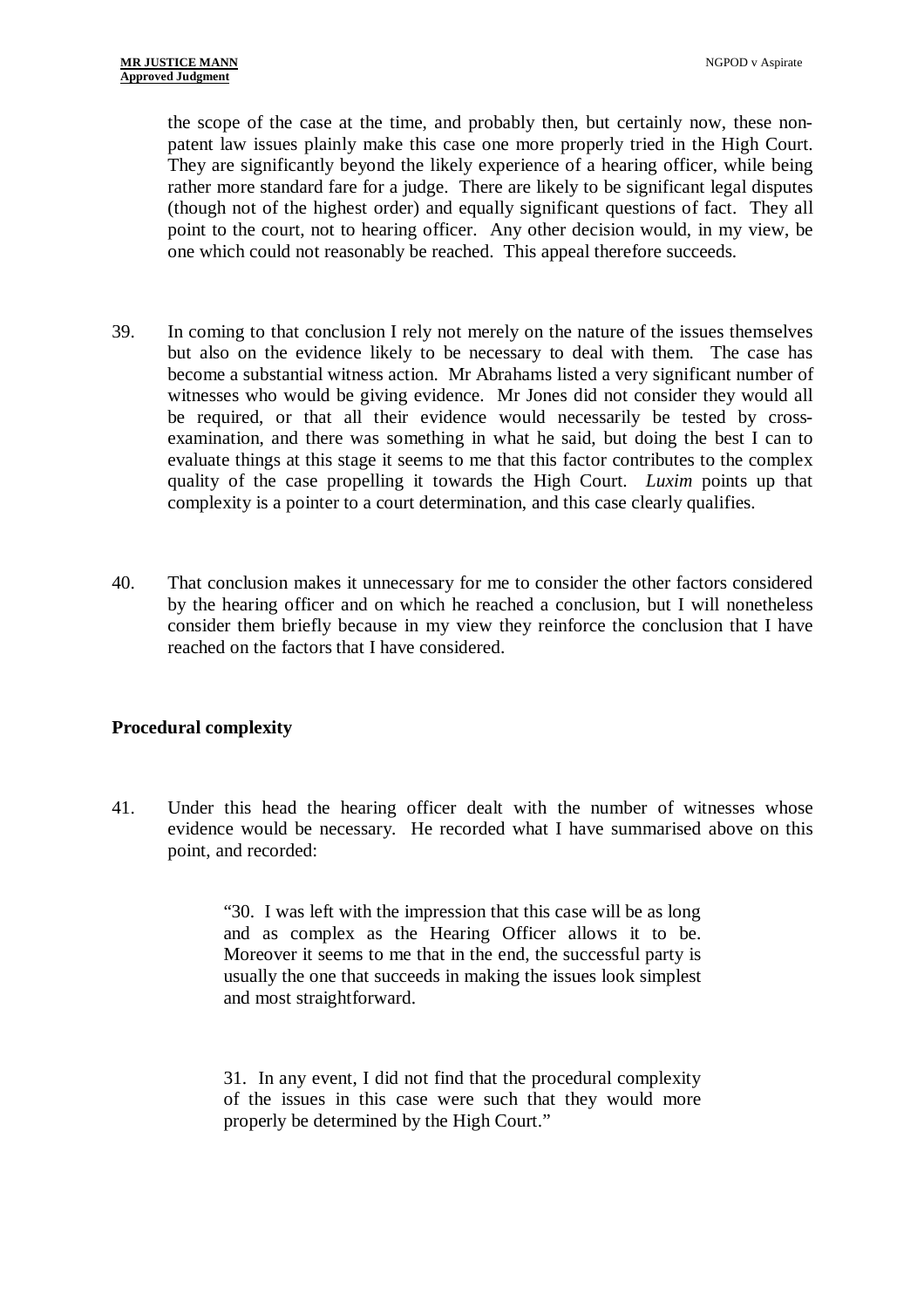- 42. His paragraph 30 is a little puzzling. It does not amount to a clear finding that Mr Abrahams was making the case sound far more complicated than it in fact was. He seems to be suggesting that the case as advanced could be cut down by the hearing officer so as to make its scope more manageable for the hearing officer thereby making the IPO a more appropriate venue. That is not a correct approach to the problem. The question is whether the case, as currently constituted, would be more properly tried in the High Court, not whether it could be cut down to a size which would make it appropriate for a trial in the IPO. That does not mean to say that an assessment as to venue should not take a realistic view of the size of the case, shorn of the extra trimmings which do not contribute much to complexity or which are added to give a false impression of complexity, but that is a different point. I consider that on this point the hearing officer demonstrated an error of approach.
- 43. So far as the significance of the point itself is concerned, and so far as it turns on the number of witnesses to be dealt with, I have already dealt with it as part of the preceding point. By itself the number of witnesses would not point away from the IPO, but in the context of this case it contributes to the complexity of the non-patent law issues.
- 44. There was also a disclosure point taken. Mr Abrahams took the point that, while disclosure is available in the IPO, it is seldom if ever ordered, whereas it is standard in High Court proceedings. In my view, if it were necessary the IPO could order disclosure, and would doubtless do so. However, the inevitability of significant disclosure in the case is another strong pointer towards the High Court, if only to make sure that it is properly policed yet properly given. Reading his decision, I do not think that the hearing officer gave this factor proper weight.

### **Different costs regimes**

- 45. In the IPO the right of a successful party to recover costs is limited. The hearing officer recorded the submission of Mr Abrahams to the effect that the lack of exposure of NGPOD to costs in the IPO meant that it could "take a punt" in the proceedings, spending as much or as little as it liked, and its lack of exposure to Aspirate's costs was unfair and unbalanced. Aspirate had no choice – it had to spend to whatever it took to defend the proceedings because they posed an "existential threat" to the company. NGPOD could, if it wished to do so, easily afford the additional expense of running the claim before the High Court.
- 46. The hearing officer concluded that all that might be so, but he found that: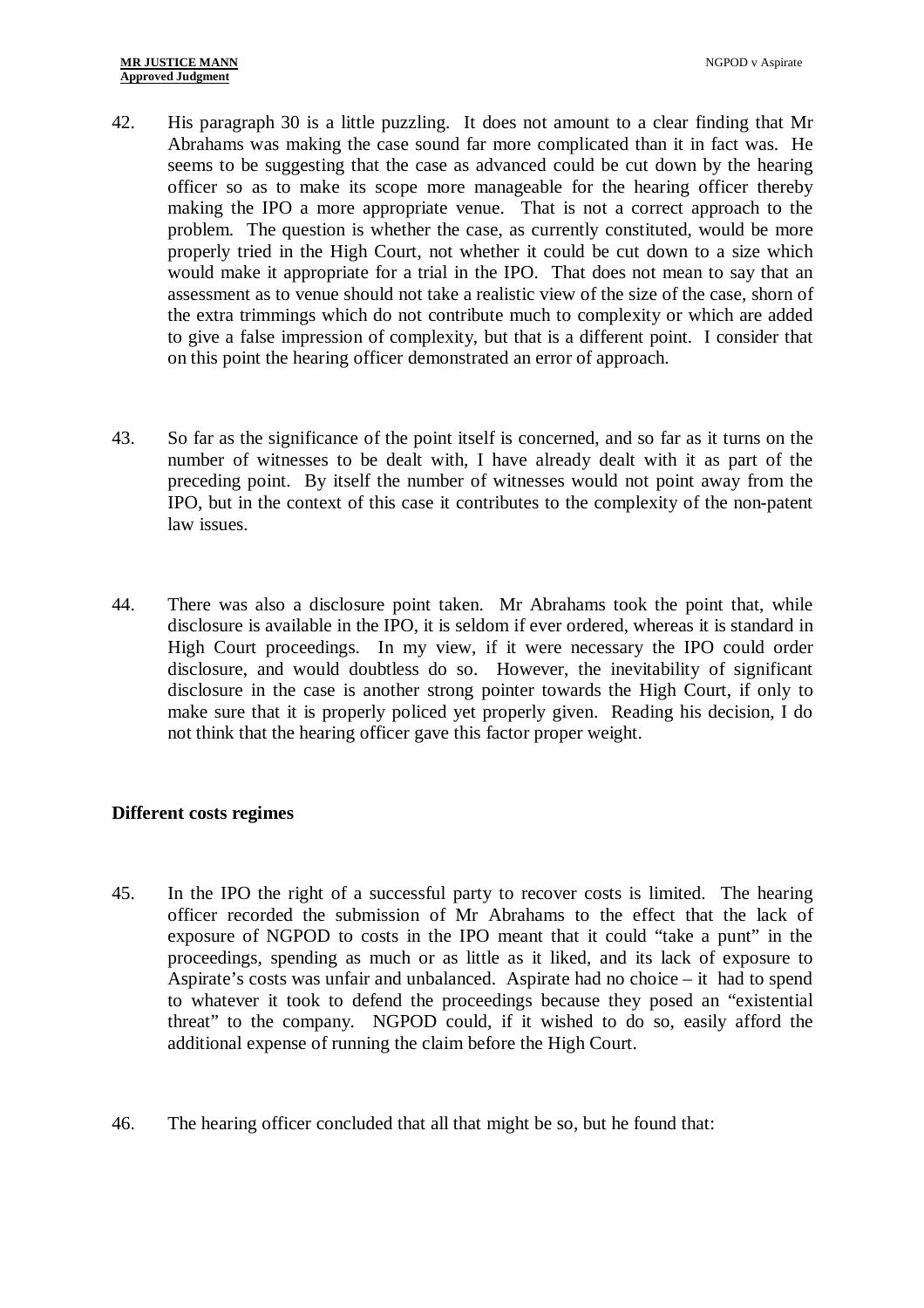"35. On the basis of the facts that have been pleaded and/or established so far in this case, and also having regard to the overriding objective, it seemed to me that the claimant is fully justified in wanting to keep these proceedings before the Comptroller."

That does not seem to me to be a relevant matter. Whether or not the desires of the claimant were justified is not the point. The question is how the potential imbalance of costs and liabilities impacted on where the proper venue for the dispute was. In my view this is another error on the part of the hearing officer. He should have dealt with the question in the context of what it said about the appropriate venue for the determination of the dispute. There is, in my view, much to be said for Mr Abrahams' analysis.

47. The hearing officer also dealt with the question of how many appeals would flow from each potential venue. I do not think it necessary for me to deal with that point.

#### **The hearing officer's summary**

48. The hearing officer ended by expressing an overall assessment in his paragraph 39. He said:

> "39. Taking each of Mr Abraham's points in turn, under the four headings, I found that none of them (individually) caused me to believe that the issues in these proceedings would more properly be determined by the High Court. Considering all of them together clearly makes a stronger case for declining to deal; but even so it is not strong enough to outweigh the arguments for keeping these proceedings before the Comptroller – especially those arguments based on the overriding objective."

49. Mr Abrahams criticised this paragraph as being "formulaic" and plainly wrong. In one sense it might be said to embody a formula, but it does reflect something which the hearing officer had to do, which was to stand back and consider the effect of all the factors taken together. It may well be that in any given case factors, broken down into various areas, do not individually point to a High Court trial as being more appropriate, but their aggregate effect might be such as to make a High Court trial more appropriate. I think that the hearing officer had that effect in mind because he observed that taking them altogether made a stronger case for declining to deal. If